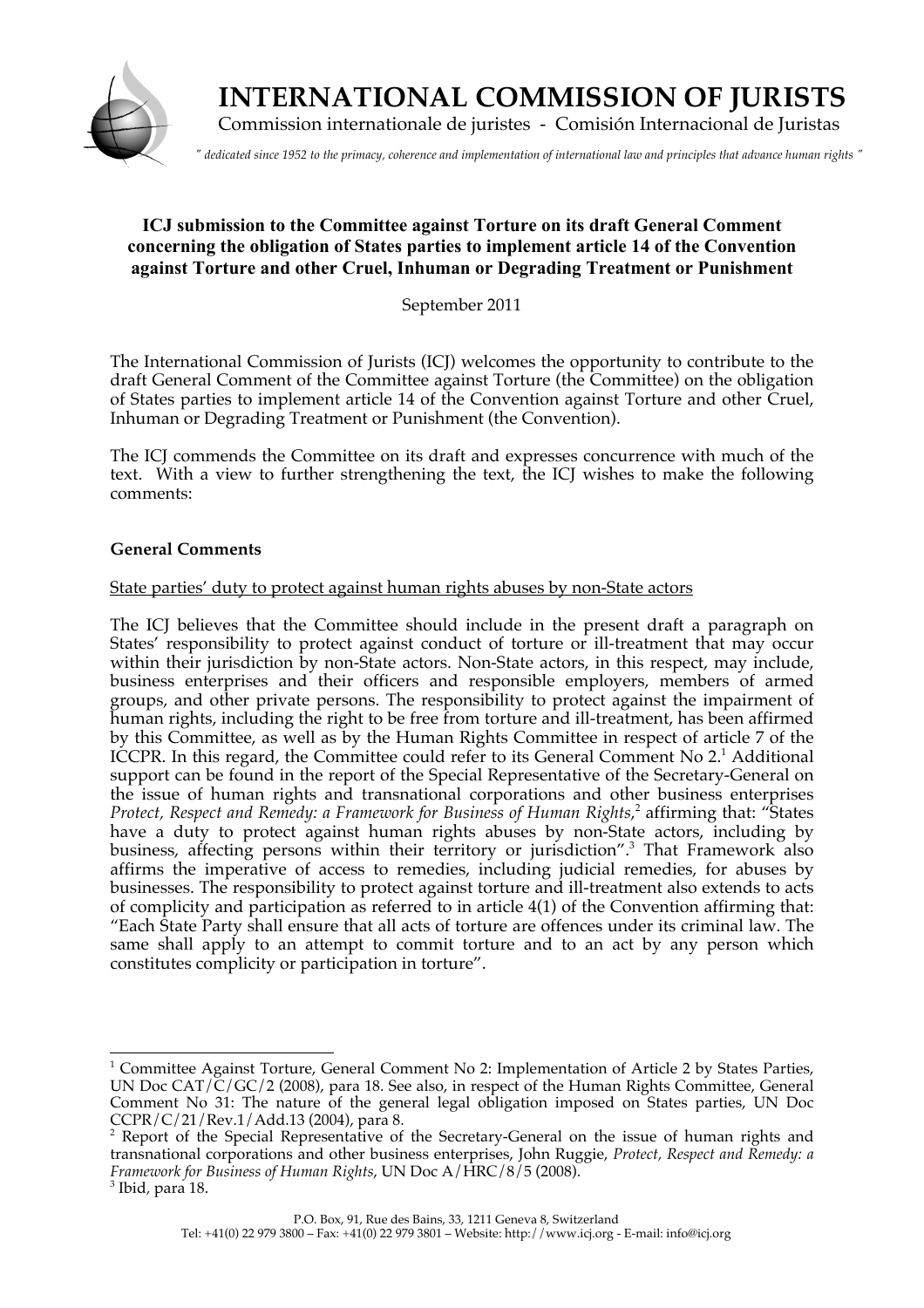Acknowledged in these references is the fact that States may breach their international human rights obligations if they fail to exercise due diligence and take appropriate measures to prevent, investigate, punish and redress abuses by non-State actors.

### **Terminology**

The ICJ would bring to the Committee's attention two matters concerning the use of terminology in the draft General Comment. The first concerns the apparent use, without distinction, of the terms "torture" and "torture or ill-treatment".<sup>4</sup> The ICJ assumes, in this respect, that the Committee is using the term "ill-treatment" as shorthand for "other cruel, inhuman or degrading treatment or punishment, as proscribed under the Convention.

The ICJ is concerned that the use of both sets of terms could lead to confusion, potentially leading to an understanding that some parts of the text apply only to torture whereas others apply to both torture and ill-treatment. The intent of the disparate use is unclear, but the ICJ would underscore, and the Committee has itself recognised, that the general right to remedy and reparation applies to all forms of proscribed ill-treatment. The ICJ suggests, therefore, that the Committee always uses the wording "torture and ill-treatment", given also that in paragraph 1 of the draft it is stated: "Article 14 is applicable to all victims of torture and acts of cruel, inhuman or degrading treatment or punishment without discrimination of any kind".

As a second matter concerning terminology, the ICJ would stress the importance of using consistent terminology throughout when referring to gender-based violence. "Sexual violence" is just one category of gender-based violence and it would be advisable to reflect this in the language used. One appropriate approach the Committee could consider would be to simply use the term "gender-based violence" throughout.<sup>5</sup> This would be consistent with the language used by the Committee in its General Comment No 2.<sup>6</sup>

### Addressing the particular needs of women and girls in relation to substantive remedies

The Committee addresses the particular needs of women and girls in the context of the procedural component of the right to remedy. This approach is welcome and it would be highly valuable for the Committee to similarly address the specific requirements that may arise in relation to substantive remedies.

Particularly in cases of gender-based violence, specific substantive obligations may arise for States in order to meet the specific needs and priorities of the victims. As asserted by the Special Rapporteur on violence against women, this may include "the need to address the pre-existing inequalities, injustices, prejudices and biases or other societal perceptions and practices that enabled violations to occur, including discrimination against women and  $\text{grils}''$ .<sup>7</sup>

 $\overline{a}$  $4$  See paras 6, 11, 12, 13, 16, 18, 20, 21, 25, 32, 33, 36 and 40(b) and (g) of the current draft General Comment on article 14.

<sup>&</sup>lt;sup>5</sup> This would be the case in lines 3 and 6, para 30, and lines 5 and 6, para 31.

<sup>6</sup> CAT General Comment No 2, above note 1, para 22.

<sup>7</sup> Report of the Special Rapporteur on Violence Against Women, UN Doc A/HRC/14/22 19 April 2010, page 2. The requirement that States craft gender-sensitive reparations has also been recently confirmed and explored by the Inter-American Court of Human Rights in *Gonzalez v Mexico*, decision of 16 November 2009.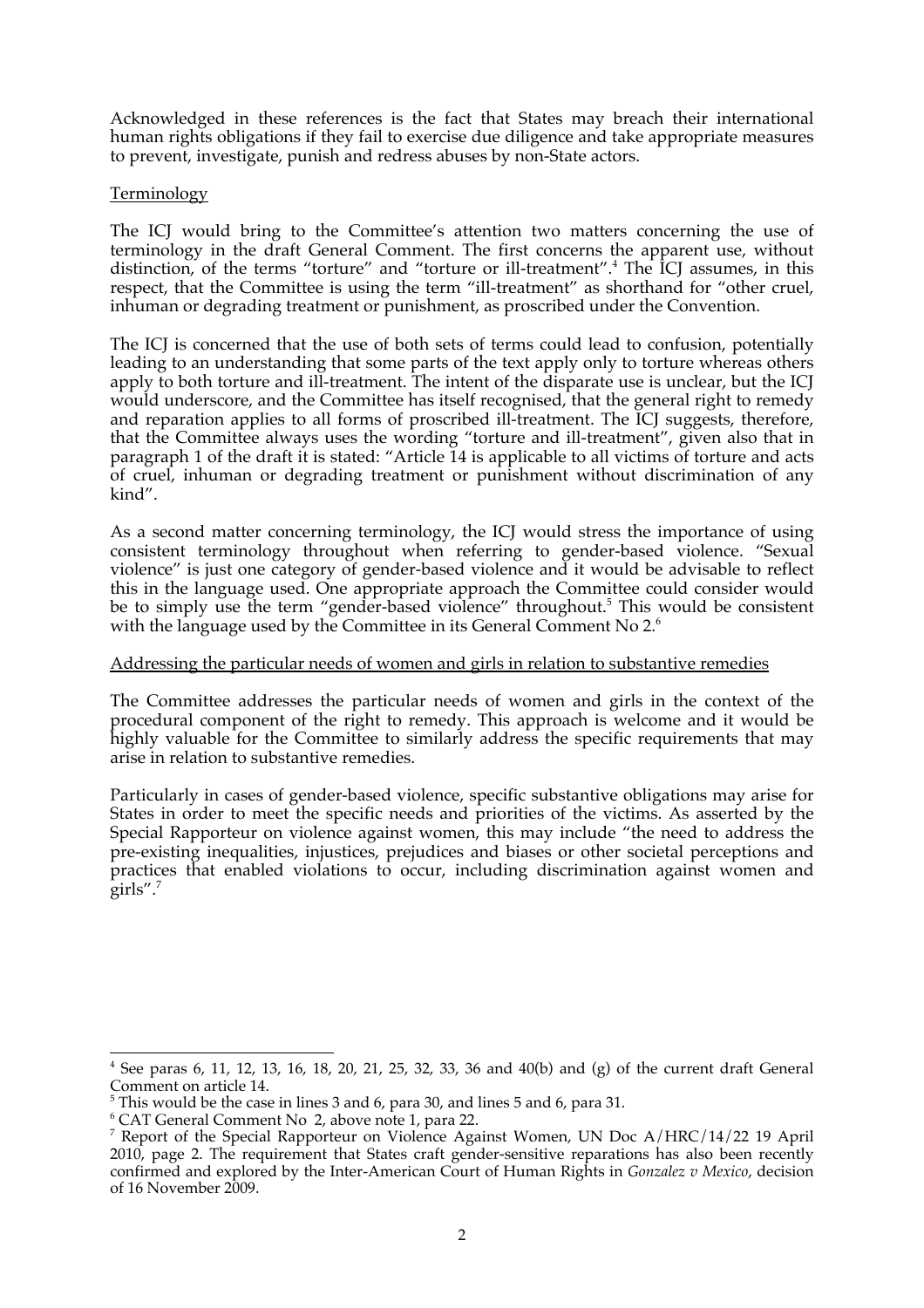### **Specific Comments and Recommendations**

## **PARAGRAPH 3: Definition of victim**

Victims are persons who individually or collectively suffered harm, including physical or mental injury, emotional suffering, economic loss or substantial impairment of their fundamental rights, through acts or omissions that constitute violations of the Convention. A person should be considered a victim regardless whether the perpetrator of the violation is identified, apprehended, prosecuted or convicted. The term 'victim' also includes the immediate family or dependants of the victim and persons who have suffered harm in intervening to assist victims in distress or to prevent victimization. The term "survivors" may, in some cases, be preferred by persons who have suffered harm. The Committee uses the legal term "victims" without prejudice to other terms which may be preferable in specific contexts.

In paragraph 3, line 5, of the draft General Comment it is stated that: "The term 'victim' also includes the immediate family or dependants of the victim and persons who have suffered harm in intervening to assist victims in distress or to prevent victimization".

The ICJ would recommend completing the abovementioned definition with the language used in article 24(1) of the International Convention for the Protection of all Persons from Enforced Disappearances, adopted by consensus resolution of the General Assembly in December 2006, which provides that: "For the purposes of this Convention, 'victim' means the disappeared person and any individual who has suffered harm as the direct result of an enforced disappearance". The ICJ suggests that this wording, substituting the violation of torture and ill-treatment for enforced disappearance, is more appropriate than that currently used in paragraph 3 since it is taken from the most recent Convention adopted on the subject and because it provides a broader and more protective definition of the term victim. The ICJ would also recall that enforced disappearance *per se* constitutes proscribed conduct under the Convention against Torture.

#### Recommendation

The ICJ proposes that paragraph 3 be amended to read:

"Victims are persons who…The term 'victim' also includes the immediate family or dependants of the victim and persons any individual who have has suffered harm as the direct result of an act of torture or ill-treatment or in intervening to assist victims in distress or to prevent victimization..."

## **PARAGRAPH 5: The obligations of States parties to implement article 14**

5. The obligations of States parties to provide redress under article 14 are two-fold: procedural and substantive. At the procedural level, States parties must enact legislation and establish complaints mechanisms, investigation bodies and institutions capable of determining the right to and awarding redress for a victim of torture and ill-treatment, and ensure that such mechanisms and bodies are effective and accessible to all victims. At the substantive level, States parties must ensure that a victim of torture or ill-treatment obtains full and effective redress and reparative measures, including compensation and the means for as full rehabilitation as possible.

In paragraph 5, line 6, of the draft General Comment it is stated "States parties must ensure that a victim of torture or ill-treatment obtains full and effective redress and reparative measures, including compensation and the means for as full rehabilitation as possible".

For the sake of consistency with universal international standards on the subject, such as the Basic Principles and Guidelines on the Right to a Remedy and Reparation for Victims of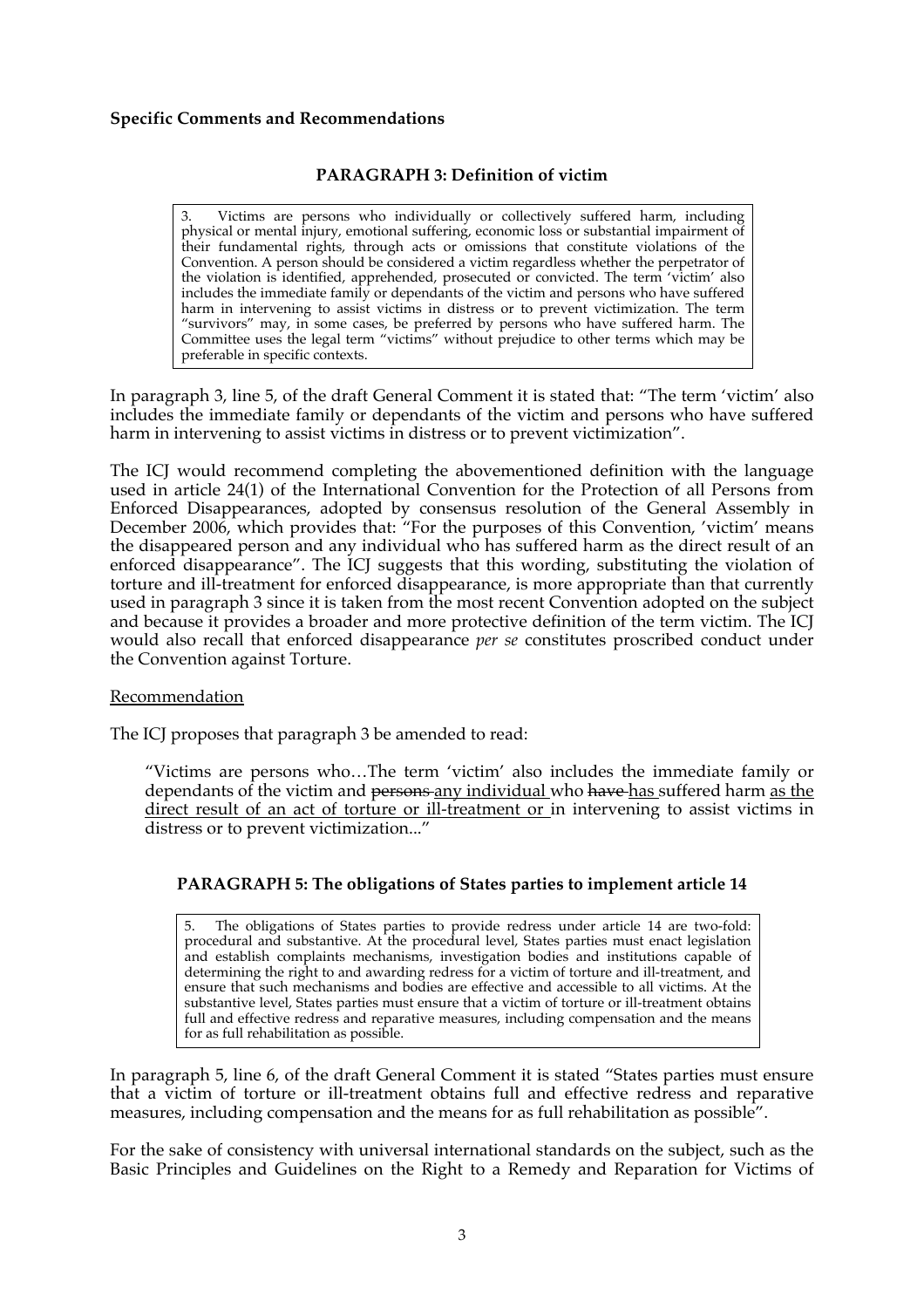Gross Violations on International Human Rights Law and Serious Violations of International Humanitarian Law (the UN Principles on Reparation and Impunity),<sup>8</sup> the ICJ would suggest to use the wording "reparation" instead of "reparative measures". Also, by using the expression "reparative measures", the General Comment could be taken as suggesting that States parties would only be bound by a procedural obligation of conduct (to provide *any*  kind of reparative measure), rather than a substantive obligation of result (to provide *full and effective* reparation).

#### Recommendation

The ICJ proposes that the last sentence of paragraph 5 be amended to read:

"…At the substantive level, States parties must ensure that a victim of torture or illtreatment obtains full and effective redress and reparative measures reparations, including compensation and the means for as full rehabilitation as possible."

#### **PARAGRAPHS 21 TO 25: Judicial remedies**

The ICJ wishes to draw the attention of the Committee to the importance of providing *judicial* remedies for victims of gross human rights violations as a critical feature for the proper implementation of article 14.

Without undermining the significant role of non-judicial remedies, especially in countries where judicial proceedings are known to be exceedingly long or ineffective, the ICJ believes that it is crucial nonetheless that when gross human rights violations occur, judicial remedies are always available to victims, even if as a last resort and complementary to other nonjudicial mechanisms.

The Human Rights Committee (HRC) in its General Comment No 31 has stressed the importance of both by judicial and administrative mechanisms in providing remedies under the International Covenant on Civil and Political Rights (ICCPR). In its jurisprudence on individual communications, the HRC has frequently and consistently reiterated the need for judicial remedies in cases of serious violations of the ICCPR.<sup>9</sup> For its part, the Committee on the Elimination of Discrimination against Women (CEDAW) has recommended that effective protection includes: effective legal measures, including penal sanctions, civil remedies and compensatory remedies, preventive measures and protective measures.<sup>10</sup> The Committee on Economic, Social and Cultural Rights (CESCR) has affirmed that the right to an effective remedy may be of a judicial or administrative nature and that "whenever a Covenant right cannot be made fully effective without some role of the judiciary, judicial remedies are necessary".<sup>11</sup>

As far as regional systems in the Americas are concerned, the right to a "judicial" remedy is enshrined in article XVIII of the American Declaration of the Rights and Duties of Man and article 25 of the American Convention on Human Rights. The jurisprudence of the Inter-American Court has held that victims must have a right to judicial remedies in accordance

 $\overline{a}$ <sup>8</sup> Adopted by the Commission on Human Rights, in its resolution E/CN.4/RES/2005/35 of 19 April  $(2005)$ , and by the General Assembly in its Resolution A/RES/60/147 of 16 December (2005), paras  $2(c)$ ,  $3(d)$ ,  $11$ ,  $13$  and  $15$  to  $18$ .

<sup>&</sup>lt;sup>9</sup> See Human Rights Committee (HRC) views in *Bithashwiwa and Mulumba v Zaire*, Communication 241/1987, UN Doc CCPR/C/37/D/241/1987 (1989), para 14, where the HRC considered that the State had to provide the applicants with an effective remedy under article 2(3) of the ICCPR, and "in particular to ensure that they can effectively challenge these violations before a court of law".

<sup>&</sup>lt;sup>10</sup> Committee on the Elimination of Discrimination against Women, General Recommendation No 19 on Violence against Women, UN Doc  $A/47/38$  (1992), para 24(t).

<sup>&</sup>lt;sup>11</sup> Committee on Economic, Social and Cultural Rights, General Comment No 9 on the domestic application of the Covenant, UN Doc  $E/C.12/1998/24$  (1998), para 9.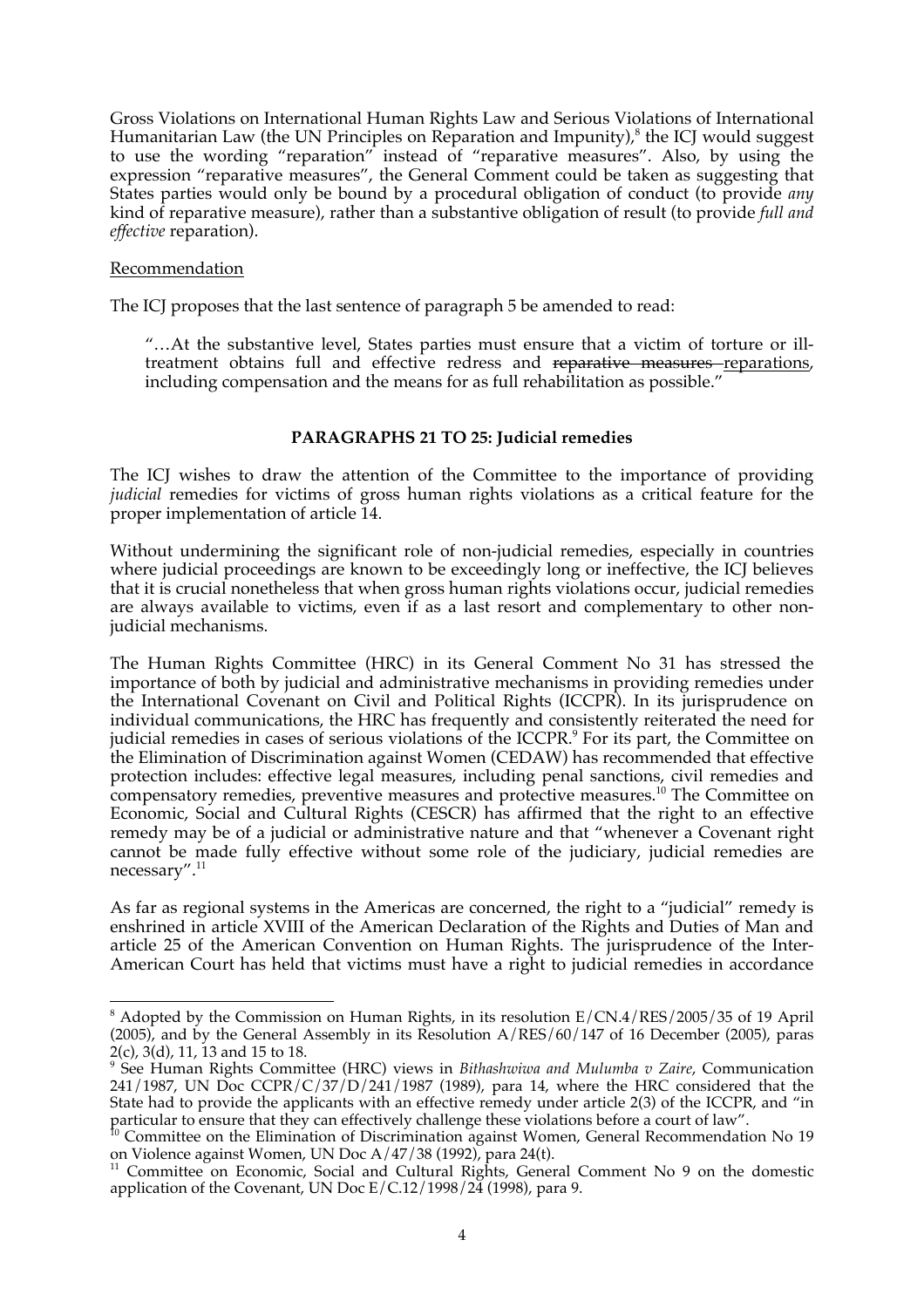with the rules of due process of law.<sup>12</sup> The African Commission on Human and Peoples' Rights, in its *Principles and Guidelines on the Right to a Fair Trial and Legal Assistance in Africa*, has asserted that "everyone has the right to an effective remedy by the constitution, by law or by the Charter",<sup>13</sup> meaning that an effective remedy can only be truly effective if there is a judicial remedy. The European Court of Human Rights has indicated that while the right to an effective remedy (under article 13 of the (European) Convention for the Protection of Human Rights and Fundamental Freedoms (ECHR)) does not require a judicial remedy in all instances, $14$  the nature of the remedy depends on the nature of the right infringed.<sup>15</sup> By virtue of the nature of gross violations of human rights such as torture or ill-treatment, remedies for such violations should therefore be of a judicial nature.<sup>16</sup>

Furthermore, paragraph 12 of the UN Principles on Reparation and Impunity, which is the standard endorsed by all UN members in General Assembly resolution 60/147 of 2005, provides: <sup>17</sup>

"A victim of a gross violation of international human rights law or of a serious violation of international humanitarian law shall have equal access to an effective judicial remedy as provided for under international law. Other remedies available to the victim include access to administrative and other bodies, as well as mechanisms, modalities and proceedings conducted in accordance with domestic law."

This should be interpreted as giving primacy to judicial remedies for victims of gross human rights violations or, when domestic law provides otherwise, as ensuring the availability of a judicial remedy as at least a remedy of last resort.

#### Recommendation

Whether by adding a specific paragraph, or by integration elsewhere within the draft General Comment, the ICJ recommends that the Committee emphasise that, in any case of a gross human rights violation such as torture or ill-treatment, judicial remedies must always be available to victims, even if complementary to other non-judicial mechanisms.

#### **PARAGRAPH 27: The duty to ensure effective access to justice by victims**

27. Judicial proceedings regarding remedies for victims should comply with fair trial guarantees to ensure effective access to justice. States parties should provide adequate legal aid to those victims of torture or ill-treatment lacking the necessary resources to bring complaints and to make claims for redress. States parties shall also make readily available to the victims all evidence concerning acts of torture or ill-treatment upon the request of victims, their legal counsel, or a judge. A State party's failure to provide evidence, such as records of medical evaluations or treatment, can unduly impair victims' ability to lodge complaints and to seek redress, compensation, and rehabilitation. States parties should ensure that judicial bodies refrain from applying doctrines that impede or preclude them from considering the merits of claims for redress made by victims of torture or illtreatment.

 $\overline{a}$ 12 See *Velasquez Rodriguez v Honduras*, Inter-American Court of Human Rights judgment of 26 June 1987, Series C No 1, para 91.

<sup>&</sup>lt;sup>13</sup> African Commission on Human and Peoples' Rights, *Principles and Guidelines on the Right to a Fair Trial and Legal Assistance in Africa, Principle C(a).* 

*Trial and Legal Assistance in Africa*, Principle C(a).<br><sup>14</sup> Silver v UK [1983] ECHR 5, para 113.<br><sup>15</sup> Chahal v UK [1996] ECHR 54, paras 150-151; and *Aksoy* v Turkey [1996] ECHR 68, para 95.

<sup>&</sup>lt;sup>16</sup> International Commission of Jurists, *The Right to a Remedy and to Reparation for Gross Human Rights Violations - A Practitioners Guide*, Practitioners Guide No 2 (2996), page 51.

<sup>17</sup> *Basic Principles and Guidelines on the Right to a Remedy and Reparation for Victims of Gross Violations on International Human Rights Law and Serious Violations of International Humanitarian Law*, above note 8, para 12.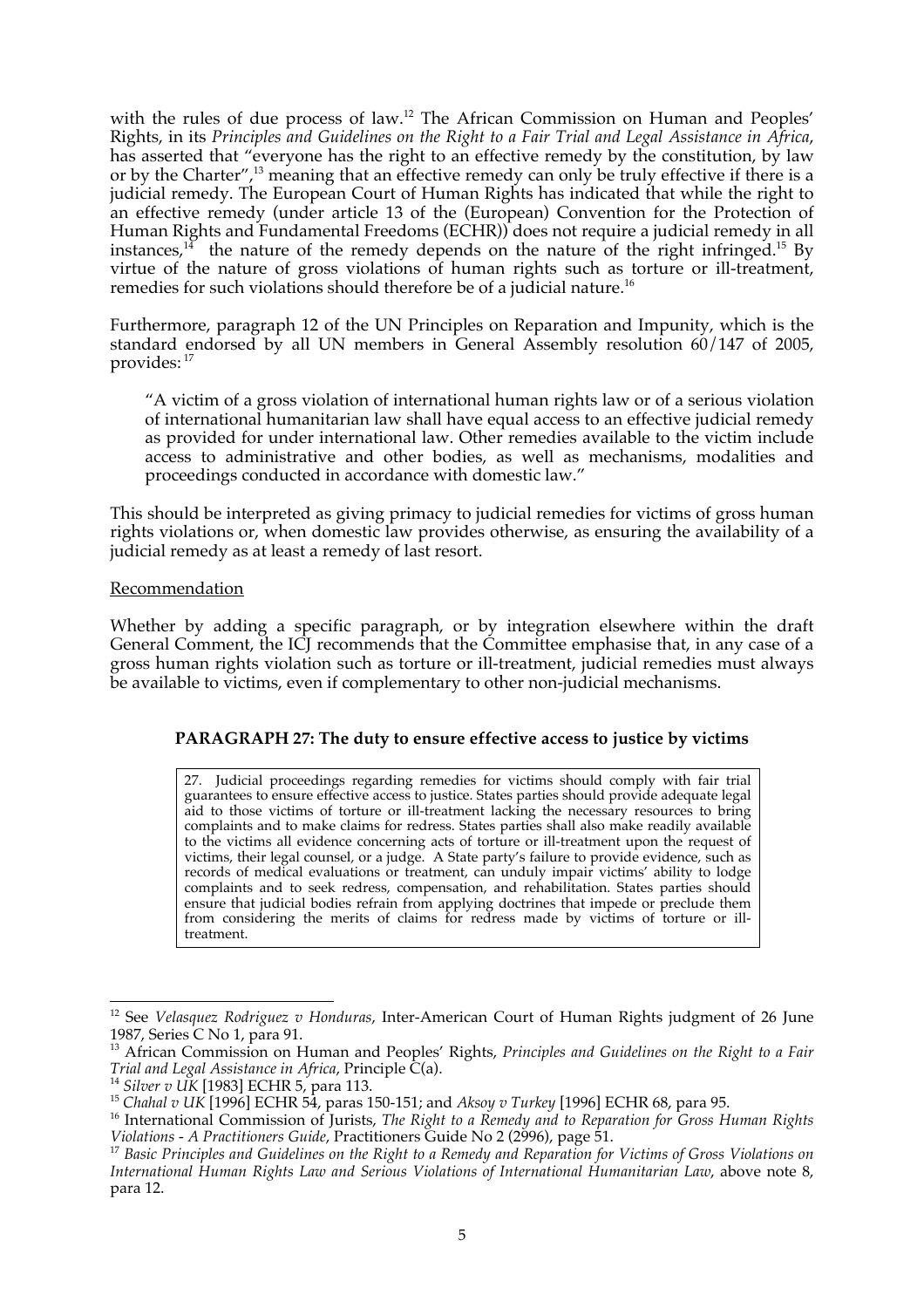In paragraph 27, line 5, of the draft General Comment it is stated: "States parties shall also make readily available to the victims all evidence concerning acts of torture or ill-treatment upon the request of victims, their legal counsel, or a judge".

The ICJ would suggest using the word "information" instead of "evidence". This is in order to make clear that the term "evidence" is not to be interpreted as to limit the information States parties must make available to victims to only the type information that is admissible before a Court as evidence in judicial proceedings.

### Recommendation

The ICJ proposes that paragraph 27 be amended to read:

"...States parties shall also make readily available to the victims all evidence information concerning acts of torture or ill-treatment upon the request of victims, their legal counsel, or a judge…."

## **PARAGRAPH 30: Applying gender-sensitive procedures to the right to obtain redress**

30. The Committee underlines the importance that judicial and non-judicial proceedings apply gender sensitive procedures which avoid re-victimisation and stigmatisation. With respect to sexual violence and access to due process and an impartial judiciary, the Committee emphasizes that in any proceedings, civil or criminal, to determine the victim's right to redress, including compensation, rules of evidence and procedure in relation to sexual and gender violence must afford equal weight to the testimony of women and prevent the introduction of discriminatory evidence and harassment of victims and witnesses. The Committee considers that complaints mechanisms and investigations require specific positive measures which take into account gender aspects in order to ensure that victims of abuses such as sexual violence and abuse, rape, marital rape, domestic violence, female genital mutilation, and trafficking are able to come forward and seek redress.

The ICJ believes it is important to highlight in paragraph 30 of the draft General Comment the requirement on States to ensure that the judiciary deals appropriately with cases involving gender-based violence. In order to do so, a special focus should be given to the importance of providing specific training for the judiciary.

#### **Recommendation**

The ICJ recommends that the Committee refer to the recent CEDAW decision in *Vertido v The Philippines*, specifying that, in order to give effect to women's equal right to a remedy, states should: $18$ 

"Ensure that all legal procedures in cases involving crimes of rape and other sexual offenses are impartial and fair, and not affected by prejudices or stereotypical gender notions. To achieve this, a wide range of measures are needed, targeted at the legal system, to improve the judicial handling of rape cases, as well as training and education to change discriminatory attitudes towards women."

 $\overline{a}$ 18 See Committee on the Elimination of Discrimination against Women views in *Vertido v The Philippines*, Communication 18/2008, UN Doc CEDAW/C/46/D/18/2008 (2010), para 8(9)(b).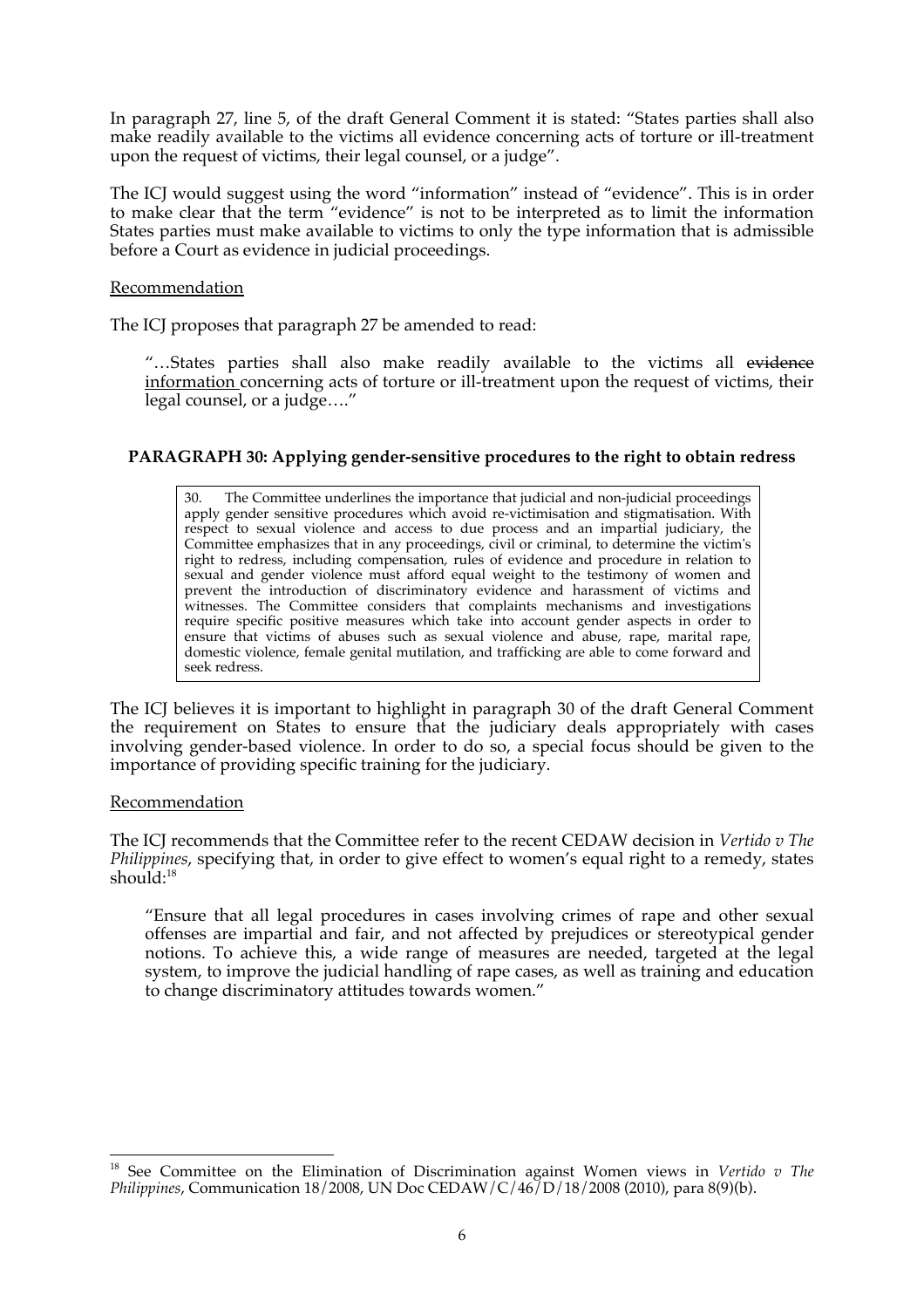### **PARAGRAPH 34: Obstacles to the right to obtain redress for women**

34. As the Committee has emphasized in its General Comment No. 2, "gender is a key factor. Being female intersects with other identifying characteristics or status of the person…to determine the ways that women and girls are subject to or at risk of torture or ill-treatment". With regard to the obligations in article 14, States must avoid measures that impede the ability of women and girls to seek and obtain redress and must effectively address such obstacles. Women and girls must be treated fairly and equally and obtain fair and adequate compensation, rehabilitation and other reparative measures which respond to their specific needs.

In paragraph 34, line 4, of the draft General Comment it is stated: "States must avoid measures that impede the ability of women and girls to seek and obtain redress and must effectively address such obstacles".

The ICJ believes that States parties not only have a duty to *address* existing obstacles impeding women and girls to seek and obtain redress, but that they must also act *effectively to eliminate* those obstacles.

Recommendation

 $\overline{a}$ 

The ICJ proposes that paragraph 34 be amended to read:

"…With regard to the obligations in article 14, States must avoid measures that impede the ability of women and girls to seek and obtain redress and must effectively address act to eliminate such obstacles…"

### **PARAGRAPH 38: Reservations to article 14**

38. The Committee considers that reservations to article 14 may be incompatible with the object and purpose of the Convention. States are therefore encouraged to consider withdrawing any reservations to article 14 so a to ensure that all victims of torture or illtreatment have access to redress and remedy.

In the first line of paragraph 38 of the draft General Comment it is stated: "The Committee considers that reservations to article 14 may be incompatible with the object and the purpose of the Convention".

The ICJ considers that reservations to article 14 will always be incompatible with the object and the purpose of the Convention, and the Committee should be more categorical in this respect. The reasoning was well expressed by the Human Rights Committee in its General Comment 24, wherein it expressed its view that a reservation with respect to article 2(3) of the ICCPR concerning remedies would be incompatible with the ICCPR:<sup>19</sup>

"The Covenant consists not just of the specified rights, but of important supportive guarantees. These guarantees provide the necessary framework for securing the rights in the Covenant and are thus essential to its object and purpose. Some operate at the national level and some at the international level. Reservations designed to remove these guarantees are thus not acceptable. Thus, a State could not make a reservation to article 2, paragraph 3, of the Covenant, indicating that it intends to provide no remedies for human rights violations. Guarantees such as these are an integral part of the structure of the Covenant and underpin its efficacy."

<sup>&</sup>lt;sup>19</sup> Human Rights Committee, General Comment No 24: General comment on issues relating to reservations made upon ratification or accession to the Covenant or the Optional Protocols thereto, or in relation to declarations under article 41 of the Covenant, UN Doc  $CCPR/C/21/Rev.1/Add.6$  (1994), para 11.